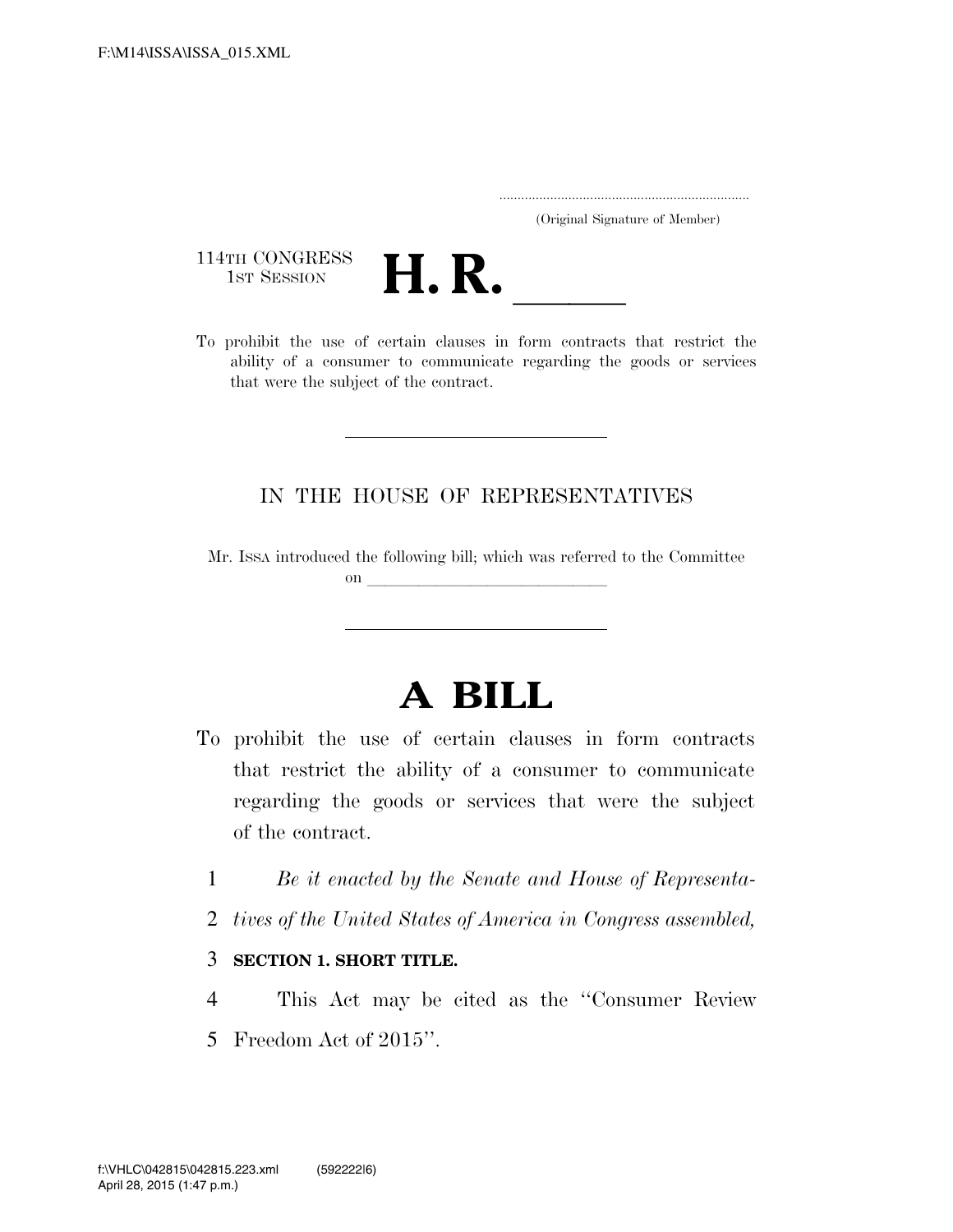## **SEC. 2. PROTECTING CONSUMER SPEECH.**

 (a) PROHIBITION.—A provision of a form contract is void from the inception of such contract if such provi-sion—

 (1) prohibits or restricts the ability of a person who is a party to the form contract to engage in a covered communication;

 (2) imposes a penalty or fee against a person who is a party to the form contract for engaging in a covered communication; or

 (3) transfers or requires the individual to trans- fer to any person or business any intellectual prop- erty rights that the individual may have in any oth- erwise lawful covered communication about the per- son or the goods or services provided by the person or business;

 (b) RULE OF CONSTRUCTION.—Nothing in sub-section (a) shall be construed to affect—

 (1) any duty of confidentiality imposed by law (including agency guidance); or

 (2) any civil action for defamation, libel, or slander, or any similar cause of action.

 (c) EXCEPTIONS.—Subsection (a) shall not apply to the extent that a provision of a form contract prohibits disclosure of the following: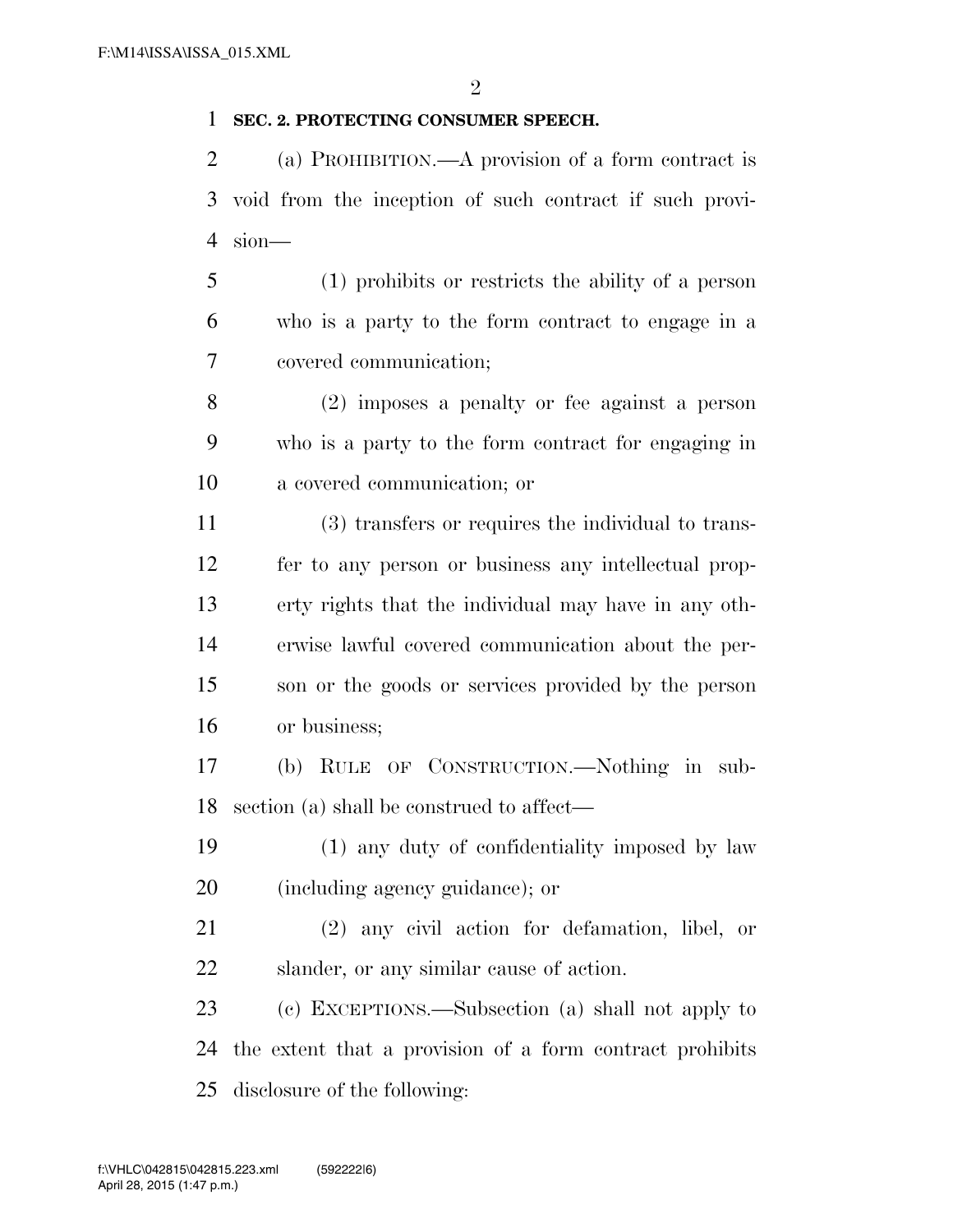(1) Trade secrets or commercial or financial in- formation obtained from a person and considered privileged or confidential. (2) Personnel and medical files and similar files the disclosure of which would constitute a clearly un- warranted invasion of personal privacy. (3) Records or information compiled for law en-

 forcement purposes, the disclosure of which would constitute a clearly unwarranted invasion of personal privacy.

 (d) UNLAWFUL CONDUCT.—It shall be unlawful for a business to offer or enter into a form contract containing a provision described as void in subsection (a).

 (e) PENALTY.—The Attorney General shall bring an action against any business who violates subsection (d) for a civil penalty of not more than \$16,000 for each day that the business so requires the use of such a contract by a distinct person.

 (f) STATE ENFORCEMENT.—The attorney general of a State may file an action to enforce subsection (d) seek- ing appropriate relief. In any case in which the attorney general of a State has reason to believe that an interest of the residents of that State has been or is threatened or adversely affected by the engagement of any person in a practice that violates any regulation of the Commission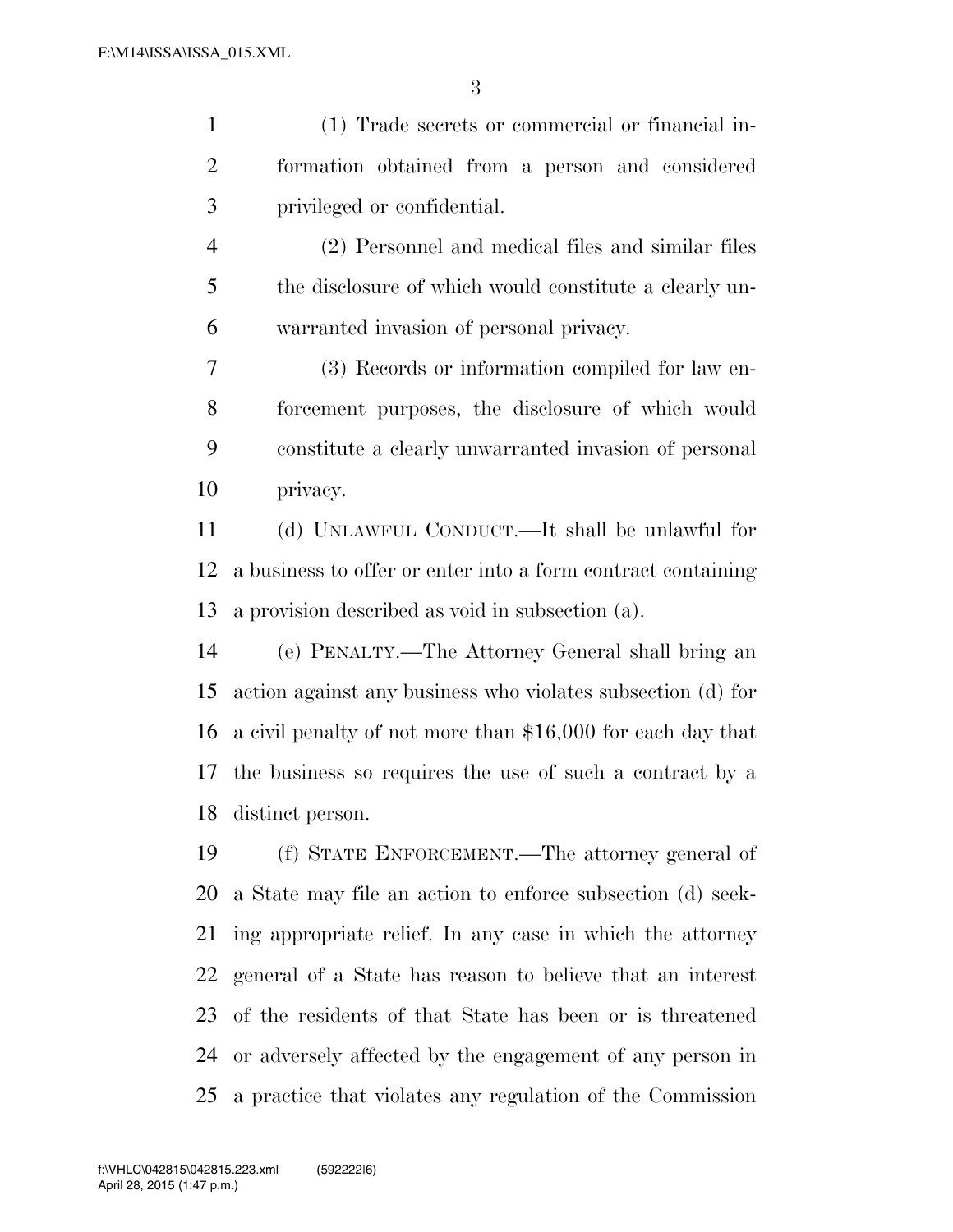prescribed under this section, the State, as parens patriae, may bring a civil action on behalf of the residents of the State in a district court of the United States of appro-priate jurisdiction to seek appropriate relief.

(g) DEFINITIONS.—

 (1) The term ''person'' means a natural person. (2) The term ''business'' means a legal entity organized to accomplish a business purpose, includ-ing either for-profit or not-for-profit.

 (3) The term ''form contract'' means a stand- ardized contract used by a business and imposed on a party without a meaningful opportunity for said party to negotiate the standardized terms, but does not include a contract establishing an employer-em-ployee or independent contractor relationship.

 (4) The term ''covered communication'' means a person's written, verbal, or pictorial review, per- formance assessment of, or other similar analysis of, the products, services, or conduct of a business or person which is a party to the form contract.

 (5) The term ''written'' includes words provided by electronic means.

 (6) The term ''verbal'' includes speech provided by electronic means.